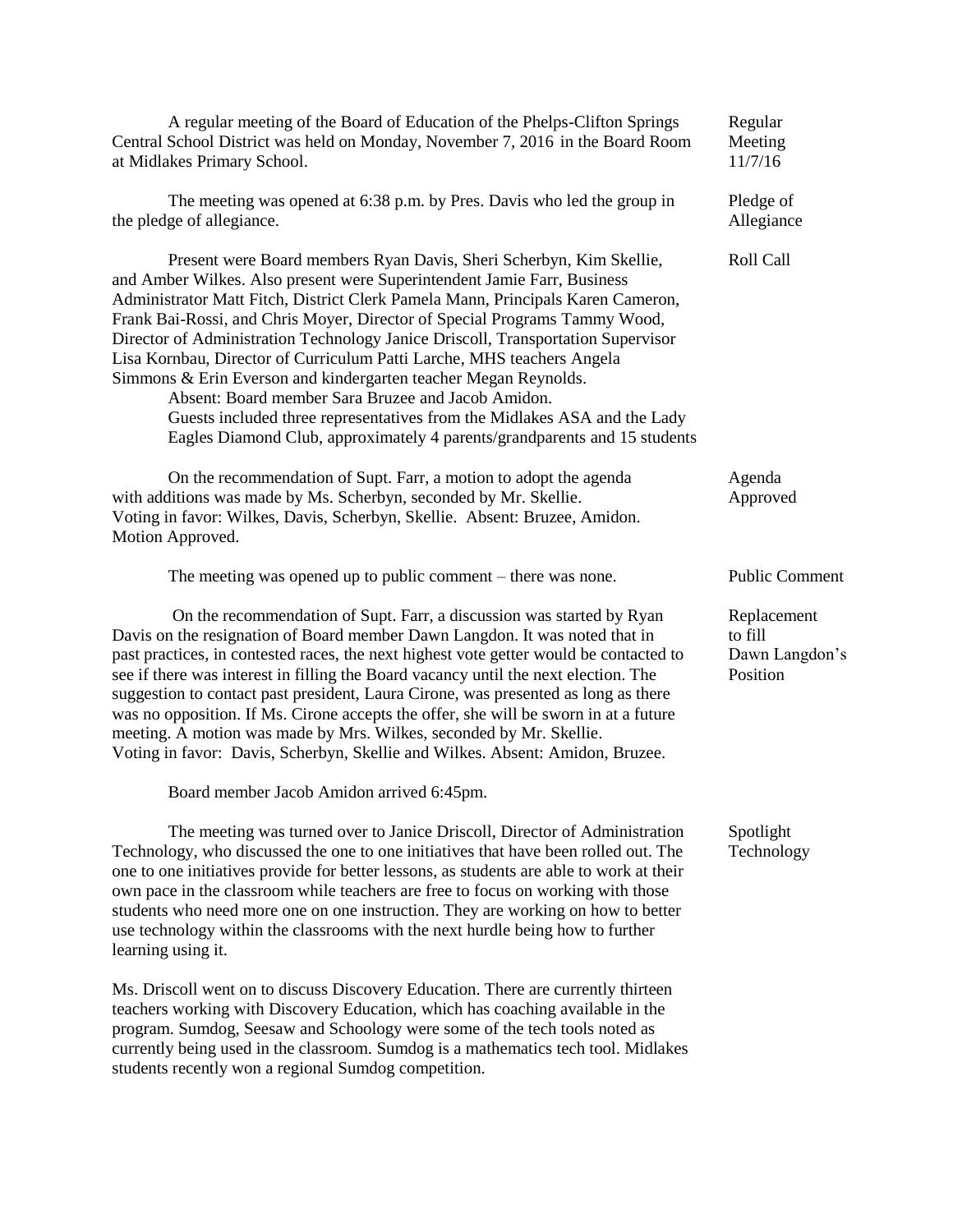Regular Meeting 11/7/16  $-2$ 

The kindergarten classes all received Ipads this year. The students are really embracing the technology. Two students from Meghan Reynolds' kindergarten class gave a presentation on their Seesaw skills. They showed off their on-line learning journals and their individual journals that parents can access to see what their children are doing in school each day. Teachers can also send notes to students and their parents on the Ipads.

High School teacher, Angela Simmons, spoke about Schoology, a group community tool for grades 2-12. Lessons are posted to Schoology. The students have the opportunity to view any lessons they may have missed when absent from school. Assignments are posted on-line and submitted on-line, which prepares students for college life. Students and staff are very excited about the way technology has created a more engaging learning environment.

On the recommendation of Supt. Farr, a motion to approve Board of Meeting Minutes Education minutes of October 3, 2016, and Committee on Special Education Approved Meeting Minutes was made by Ms. Scherbyn, seconded by Ms. Wilkes. Voting in favor: Davis, Amidon, Scherbyn, Skellie and Wilkes. Absent: Bruzee. Motion approved.

On the recommendation of Supt. Farr, a motion to approve the following Consent consent agenda items was made by Mr. Skellie, seconded by Ms. Wilkes. Agenda Items Voting in favor: Davis, Amidon, Scherbyn, Skellie and Wilkes. Absent: Bruzee. Approved Motion approved.

Approval of Warrants – General #16, #18; Café #5, #65; Federal #3, #4; Capital #5, #6; TA #9 Treasurer's Report – September 2016 MMS/MHS Student Activity Reports – September Approval of Transfinder contract

On the recommendation of Supt. Farr and Pres. Davis, the Policy Committee Policy Committee will approve two policies at the next Policy Committee Meeting. Update

Amber Wilkes, Kim Skellie and Supt. Farr reported on the NYSSBA Report on conference they attended recently. The conference was heavily attended with 15 NYSSBA rooms of seminars going on each day. Mr. Farr spoke about the homework and Conference grading policy discussed at one of the seminars he attended. The seminar posed the debate of average grading versus final chapter grading, questioning if it is better to grade based on a final test rather than take an average of all tests/quizzes given as the students are learning the subject matter.

The board was presented with information on three upcoming meetings Information in November. Sign ups were passed around to the Board members. Presented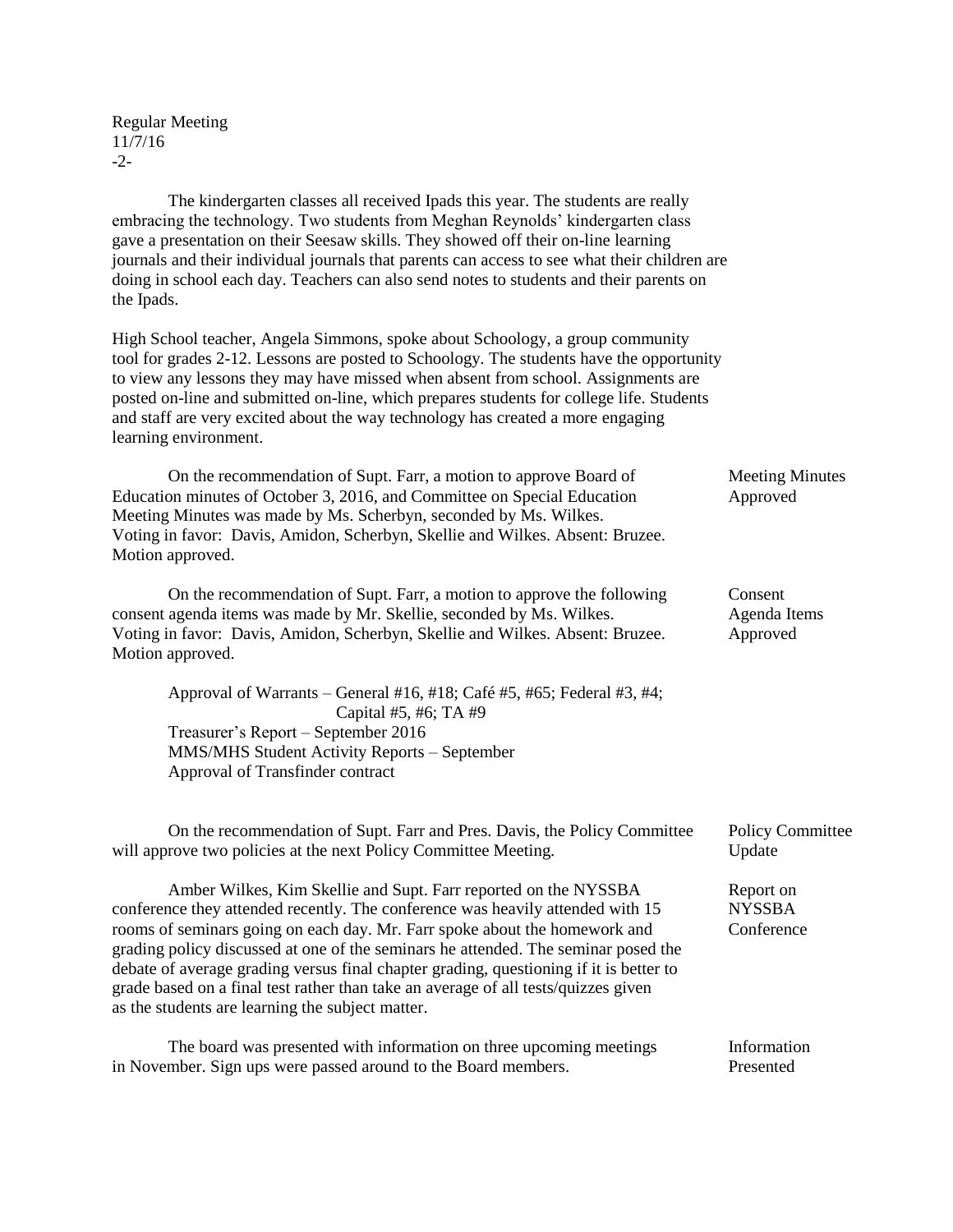Regular Meeting 11/7/16 -3-

Enrollment projections were presented by Business Administrator, Matt Enrollment Fitch. Data shows a significant decrease in enrollment over the past 10 years. He Projections indicated enrollment continues to drop in all area schools. This year's kindergarten Discussed grade has the smallest number of students in years. Projected enrollment indicates a continued reduction, although declining at a slower rate. The drop in enrollment will become a state aid battle as aid is based on enrollment and a formula used by the state.

Jamie Farr's Superintendent's report included: Superintendent's

- A Board appreciation presentation. Each Board member was Report presented with a mug and a certificate of appreciation
- Winter sports have started with a higher number of students participating than in past years.
- Graduates of Distinction Program has received 6 applicants. The number will need to be narrowed down as only 3 are allowed each year.
- Interviews for the Director of Administration Technology to resume on November 10. Some staff members will be involved in the interview process. The current Director is retiring at the end of December 2016.
- Director of Curriculum, Patti Larche, was asked to speak about the ½ Superintendent's conference day on November 10. The BOCES staff will speak to the MMS/MHS teachers on copywriting. There will be a presentation on the Gale system, which has on-line resources the staff may not be familiar with. A student anger management training will be offered as well as a book conversation on *Mindset*.
- The senior trip is set for November 19-22.

Pres. Davis reviewed the five Board of Education Goals previously discussed Board Goals in a past meeting. He requested that Ms. Wilkes contact the Salvation Army to see Discussed if the Board members could sign up to be bell ringers locally this year. He also talked about having a tray engraved and a framed recognition award be made for the "Thank You" tray the Board would like to present to local businesses with vision & mission. This discussion will resume again at the December Board meeting.

On the recommendation of Supt. Farr, a motion to approve the following Authorization Resolution was made by Ms. Scherbyn, seconded by Mr. Skellie. Voting in favor: Filing of Return Davis, Scherbyn, Wilkes, Amidon and Skellie. Absent: Bruzee. Motion carried. Tax Claims

WHEREAS, the Education Law provides that the tax collector shall be relieved of responsibility for the uncollected portion of the tax list when a complete list of the delinquent tax items have been certified to the Board of Education, and since the collector will affix her affidavit to such statement and will file a statement of accounting for the handling of the tax warrant and list.

AND WHEREAS, the clerk will examine and verify the accuracy of the signed report of the collector, THEREFORE, BE IT RESOLVED, that the Board accept the

2016-17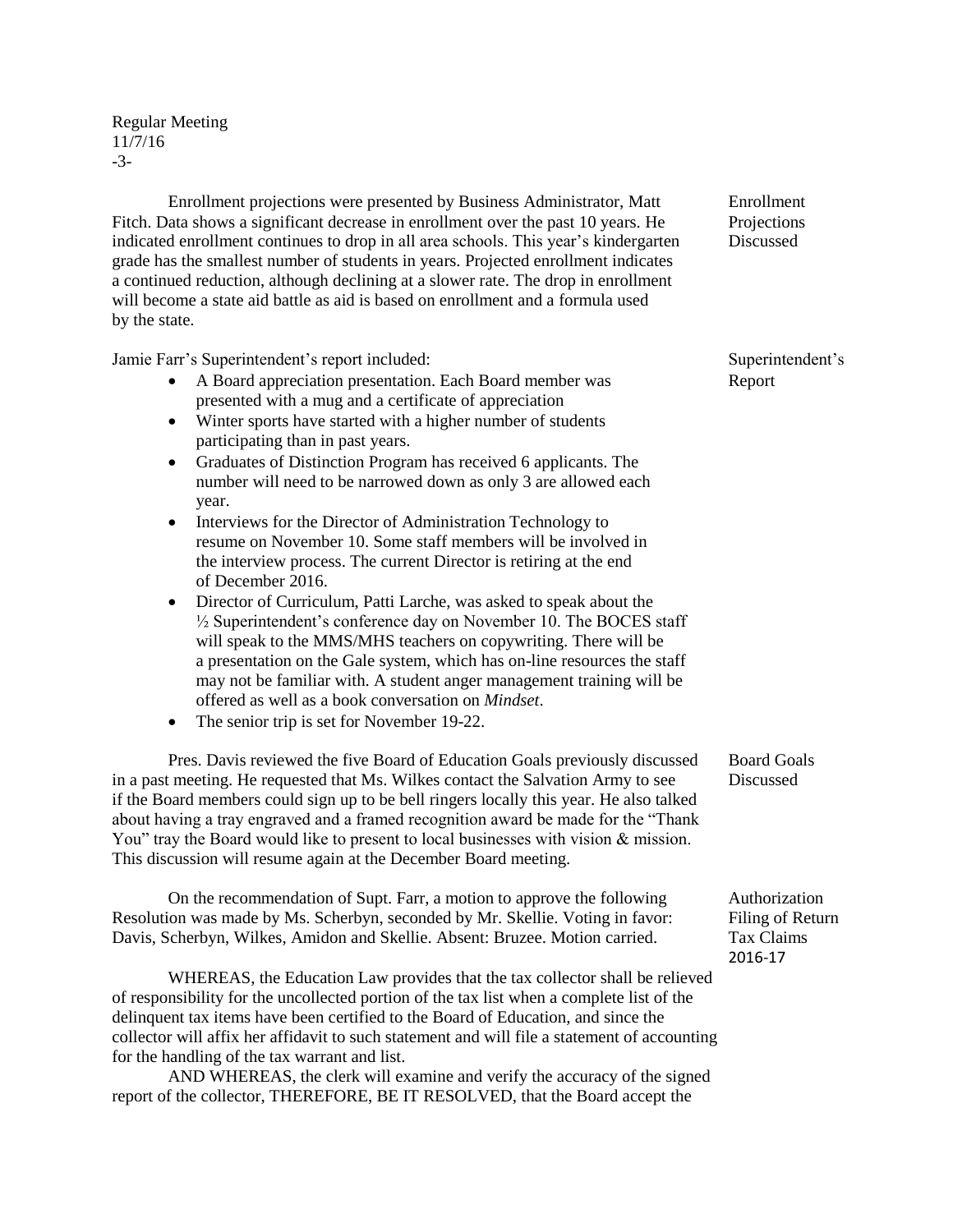Regular Meeting 11/7/16 -4-

report of the tax collector and having determined that the collector will account for the full amount of the tax be certified to the county treasurer(s) (of Ontario, Seneca, and Wayne Counties); AND IT FURTHER DIRECTED, that the tax warrant and the tax roll be placed on file and given fire protection in the vault at the office of the school district clerk, and the tax collector's copies of the tax receipts be stored in the school vault.

| On the recommendation of Supt. Farr, a motion to approve the following<br>fundraisers was made by Ms. Scherbyn, seconded by Mr. Skellie. Voting in favor:<br>Approved Davis, Scherbyn, Skellie, Amidon and Wilkes. Absent: Bruzee<br>Motion carried.                                                                                                                                                                                                    | Fundraisers<br>Approved                            |
|---------------------------------------------------------------------------------------------------------------------------------------------------------------------------------------------------------------------------------------------------------------------------------------------------------------------------------------------------------------------------------------------------------------------------------------------------------|----------------------------------------------------|
| MHS French Club/French National Honor Society fundraiser in the form<br>of a custom online French merchandise sale during the 2016-17 school year.<br>Launch in November.<br>FCCLA Club fundraiser in the form of a monthly bake sale during the<br>2016-17 school year.<br>Class of 2020 fundraiser in the form of a candle sale November 9 through<br>November 30, 2016.<br>3 <sup>rd</sup> Grade fundraiser in conjunction with Heifer International |                                                    |
| On the recommendation of Supt. Farr, a motion to approve membership dues<br>to the New York State School Boards Association was made by Mr. Skellie,<br>seconded by Ms. Scherbyn. Voting in favor: Davis, Amidon, Skellie, Scherbyn,<br>Wilkes. Absent: Bruzee. Motion carried.                                                                                                                                                                         | <b>NYSSBA</b><br>Membership<br>Due approved        |
| The 2017-18 Budget Development Calendar was presented as information.                                                                                                                                                                                                                                                                                                                                                                                   | Information<br>Presented                           |
| On the recommendation of Supt. Farr, a motion to approve the proposed<br>Donations by Midlakes ASA and the Lady Eagles Diamond Club to Midlakes<br>was made by Mr. Skellie, seconded by Ms. Scheryn. Voting in favor: Davis,<br>Amidon, Skellie, Scherbyn, Wilkes. Absent: Bruzee. Motion carried.                                                                                                                                                      | Proposed<br>Donation<br>to Midlakes<br>Approved    |
| On the recommendation of Supt. Farr, a motion to approve the Election<br>Service Agreement between Ontario County, for and on behalf of its Board of<br>Elections, and the Phelps-Clifton Springs Central School District Board of Education<br>was made by Ms. Scherbyn, seconded by Ms. Wilkes. Voting in favor: Davis,<br>Amidon, Skellie, Scherbyn, Wilkes. Absent: Bruzee. Motion carried.                                                         | <b>Election Service</b><br>Agreement<br>Approved   |
| On the recommendation of Supt. Farr, a motion to approve the change<br>order for the Capital project to install a stadium sound system was made by<br>Mr. Skellie, seconded by Ms. Scherbyn. Voting in favor: Davis, Amidon, Skellie,<br>Scherbyn, Wilkes. Absent: Bruzee. Motion carried.                                                                                                                                                              | Change Order<br>for Capital<br>Project<br>Approved |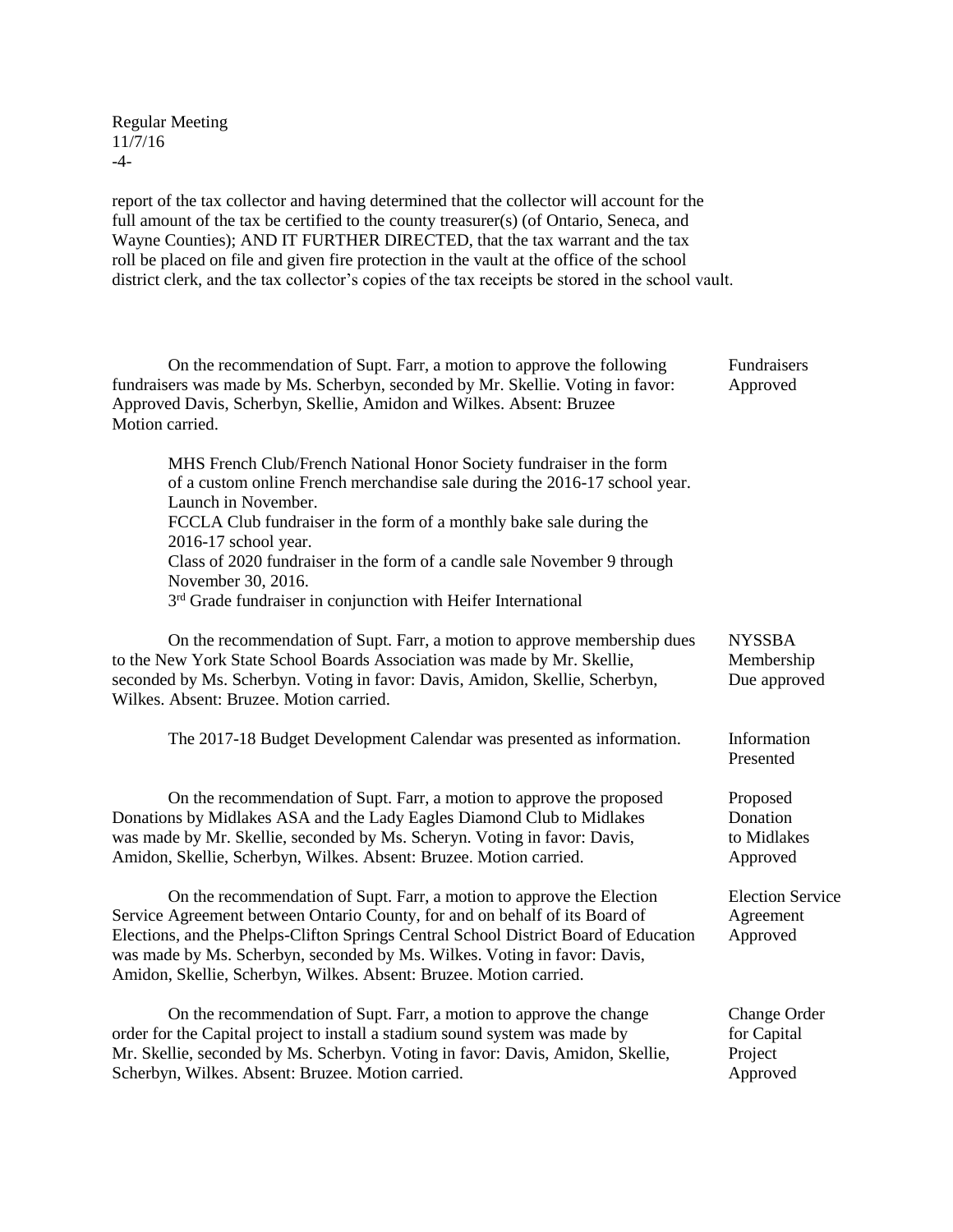Regular Meeting 11/7/16 -5-

| On the recommendation of Supt. Farr, a motion to approve the following<br>personnel items was made by Mr. Skellie, seconded by Ms. Wilkes. Voting in<br>favor: Amidon, Skellie, Scherbyn, Wilkes, Davis. Absernt: Bruzee. Motion carried. | Personnel<br>Items<br>Approved                         |
|-------------------------------------------------------------------------------------------------------------------------------------------------------------------------------------------------------------------------------------------|--------------------------------------------------------|
| <b>Resignations:</b> None                                                                                                                                                                                                                 |                                                        |
| Leave of Absence:<br>Sandra Russo, Teacher Aide/Health Aide, requesting leave of absence from<br>11/22/16-12/23/16                                                                                                                        | Sandra Russo                                           |
| Alaina Benzer, 2 <sup>nd</sup> Grade Teacher, requesting 6 week maternity leave effective<br>11/6/16-12/19/16                                                                                                                             | Alaina Benzer                                          |
| <b>Unpaid Leaves of Absence:</b>                                                                                                                                                                                                          |                                                        |
| Stacey Allen, School Counselor, requesting unpaid leave of absence from<br>10/3/16-11/9/16                                                                                                                                                | <b>Stacey Allen</b>                                    |
| Erin Mangan-Isaacs, Special Education Teacher, requesting extension to<br>unpaid leave of absence through 11/25/16                                                                                                                        | Erin Mangan-Isaacs                                     |
| <b>Intent to Retire:</b>                                                                                                                                                                                                                  |                                                        |
| Kathy Peake, 12 mo. Principal's Secretary to the middle school, effective 10/31/17<br>Lisa Kornbau, Transportation Supervisor, revised intent to retire date effective<br>10/30/17                                                        | <b>Kathy Peake</b><br>Lisa Kornbau                     |
| Department Chair Appointment:                                                                                                                                                                                                             |                                                        |
| Brittany Sullivan as grade K-12 PE/Health Department Chair                                                                                                                                                                                | <b>Brittany Sullivan</b>                               |
| <b>Additional Appointments</b><br>Bus Driver increase hours:<br>Dianne Colasacco $-5.0$ hours to 7.5 hours<br>Christine Sabin $-5.0$ hours to 7.0 hours<br>Stanley Vine $-4.0$ hours to 5.0 hours                                         | <b>Bus Driver</b><br><b>Increase Hours</b><br>Approved |
| Michele Williams, as Cafeteria monitor, at a salary of \$10.20/hour, retroactive<br>10/14/16 to 10/13/17                                                                                                                                  | Michele Williams                                       |
| <b>Substitutes and Student Helpers:</b>                                                                                                                                                                                                   |                                                        |
| Lyle Dixon, for consultation services effective 11/7/16 at \$60/hr                                                                                                                                                                        | Lyle Dixon                                             |
| Bette (BJ) Hicks, for consultation services retroactive 11/4/16 at \$30/hr                                                                                                                                                                | Bette (BJ) Hicks                                       |
| Teachers / Teaching Assistants:                                                                                                                                                                                                           |                                                        |
| Marilyn De Ruyter                                                                                                                                                                                                                         | Marilyn De Ruyter                                      |
| <b>Robert Smith</b>                                                                                                                                                                                                                       | <b>Robert Smith</b>                                    |
| <b>Teacher Aides:</b>                                                                                                                                                                                                                     |                                                        |
| Rita Caraballo                                                                                                                                                                                                                            | Rita Caraballo                                         |
| <b>Curtis Stedge</b>                                                                                                                                                                                                                      | <b>Curtis Stedge</b>                                   |
| Christina Albrecht                                                                                                                                                                                                                        | Christina Albrecht                                     |
| Kenneth Smith                                                                                                                                                                                                                             | Kenneth Smith                                          |
|                                                                                                                                                                                                                                           |                                                        |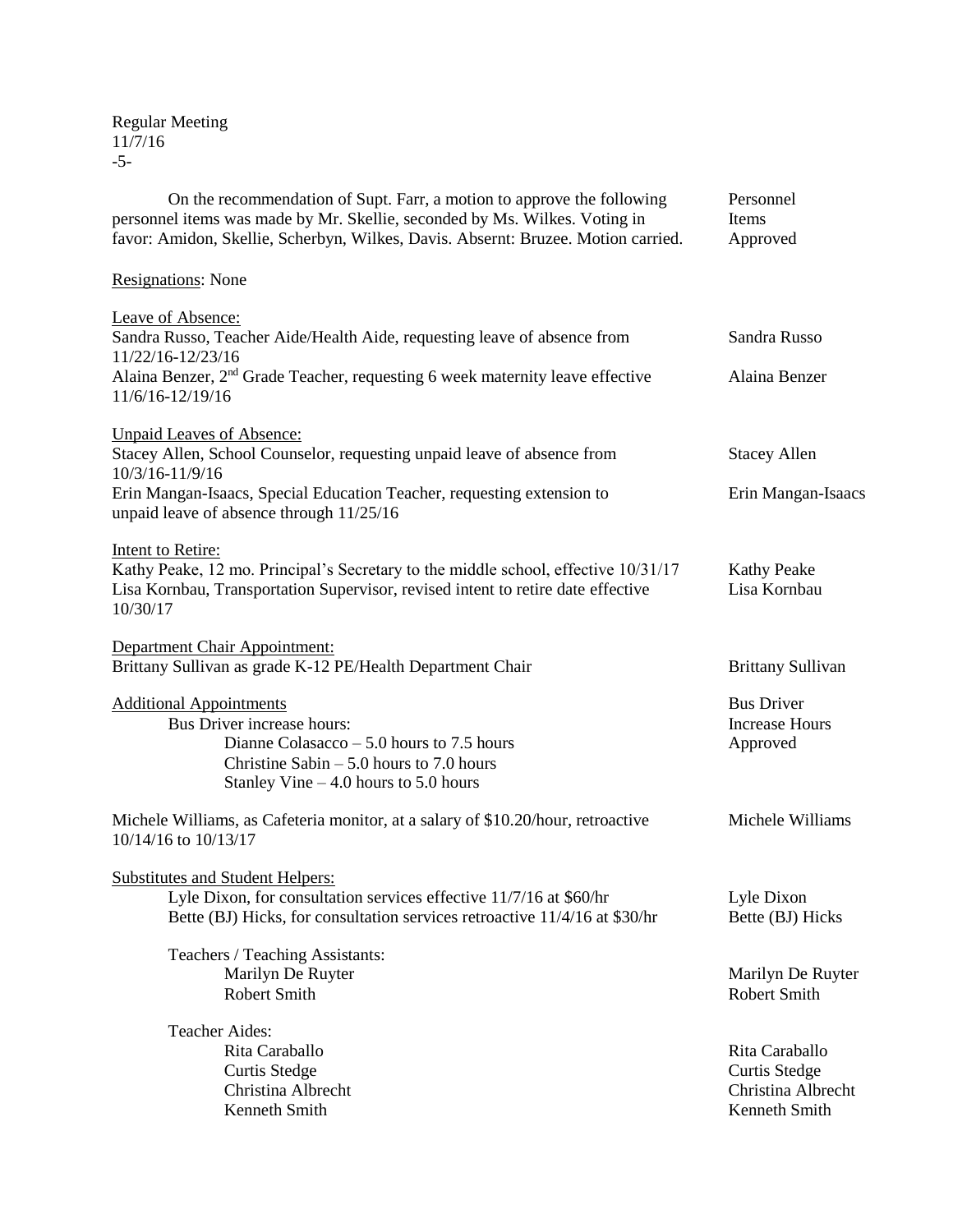Regular Meeting 11/7/16 -6-

Counselor:

Jane Arnold, retroactive to 10/06/16 Jane Arnold

Typist:

Student Helper: Blaine Graham II D Blaine Graham II D

On the recommendation of Supt. Farr, a motion to appoint the following Winter Coaching winter coaches was made by Mr. Skellie, seconded by Ms. Wilkes. Voting in Appointments favor: Amidon, Skellie, Scherbyn, Wilkes, Davis. Absernt: Bruzee. Motion carried. Approved

Winter Coaching Appointments for 2016-17 as follows:

| Kyle Sanders | <b>JV Boys Basketball</b><br>5th year                            | 3,805.00 |
|--------------|------------------------------------------------------------------|----------|
| Shane Dehn   | 8th Grade Boys Basketball<br>3rd year                            | 2,002.00 |
| Doug Allard  | 7th Grade Boys Basketball<br>1st year                            | 2,002.00 |
|              | Volunteers: Josh DeBoover, Clay Hemminger - V/JV Boys Basketball |          |

| <b>Brittany Sullivan</b>                                  | <b>JV Girls Basketball</b> | 6th year  | 4,005.00 |  |
|-----------------------------------------------------------|----------------------------|-----------|----------|--|
| Carolyn Wescott                                           | 8th Grade Girls Basketball | 29th year | 2,803.00 |  |
| Alyssa Palmer                                             | 7th Grade Girls Basketball | 1st year  | 2,002.00 |  |
| Volunteers: Liz Donk, Kyle Percey - V/JV Girls Basketball |                            |           |          |  |

| <b>Connor Fox</b>          | <b>JV Boys Wrestling</b>               | 2nd year  | 3,604.00 |
|----------------------------|----------------------------------------|-----------|----------|
| <b>Trent Jones</b>         | <b>Modified Boys Wrestling</b>         | 4th year  | 2,203.00 |
| <b>Brody Sinack</b>        | <b>Modified Boys Wrestling</b>         | 1st year  | 2,002.00 |
| Alison Ott                 | JV Cheerleading                        | 1st year  | 2,603.00 |
| Sharon Braden              | Modified Cheerleading                  | 6th year  | 2,403.00 |
| Volunteer: Stephanie Kelly |                                        |           |          |
| Jack Hauber                | V Boys Swimming                        | 11th year | 4,405.00 |
| Kellyn Brightman           | <b>Modified Boys Swimming</b>          | 3rd year  | 2,002.00 |
| Julie Backus               | Coed Indoor Track Head Coach 6th year  |           | 4,005.00 |
| Marissa Liberati           | Coed Indoor Track Asst. Coach 1st year |           | 2,603.00 |
| <b>Trent Jones</b>         | Weight Room Strength Coach             | 2nd vear  | 2,002.00 |

On the recommendation of Supt. Farr, a motion to approve the following Personnel personnel item was made by Ms. Scherbyn, seconded by Mr. Amidon and carried Item Approved unanimously.

Mary Quinn, as long term sub for Sarah Clement, effective 10/31/16, at a Mary Quinn salary of \$95/day, \$110/day after 10 consecutive days.

Chelsey Gelder Chelsey Gelder